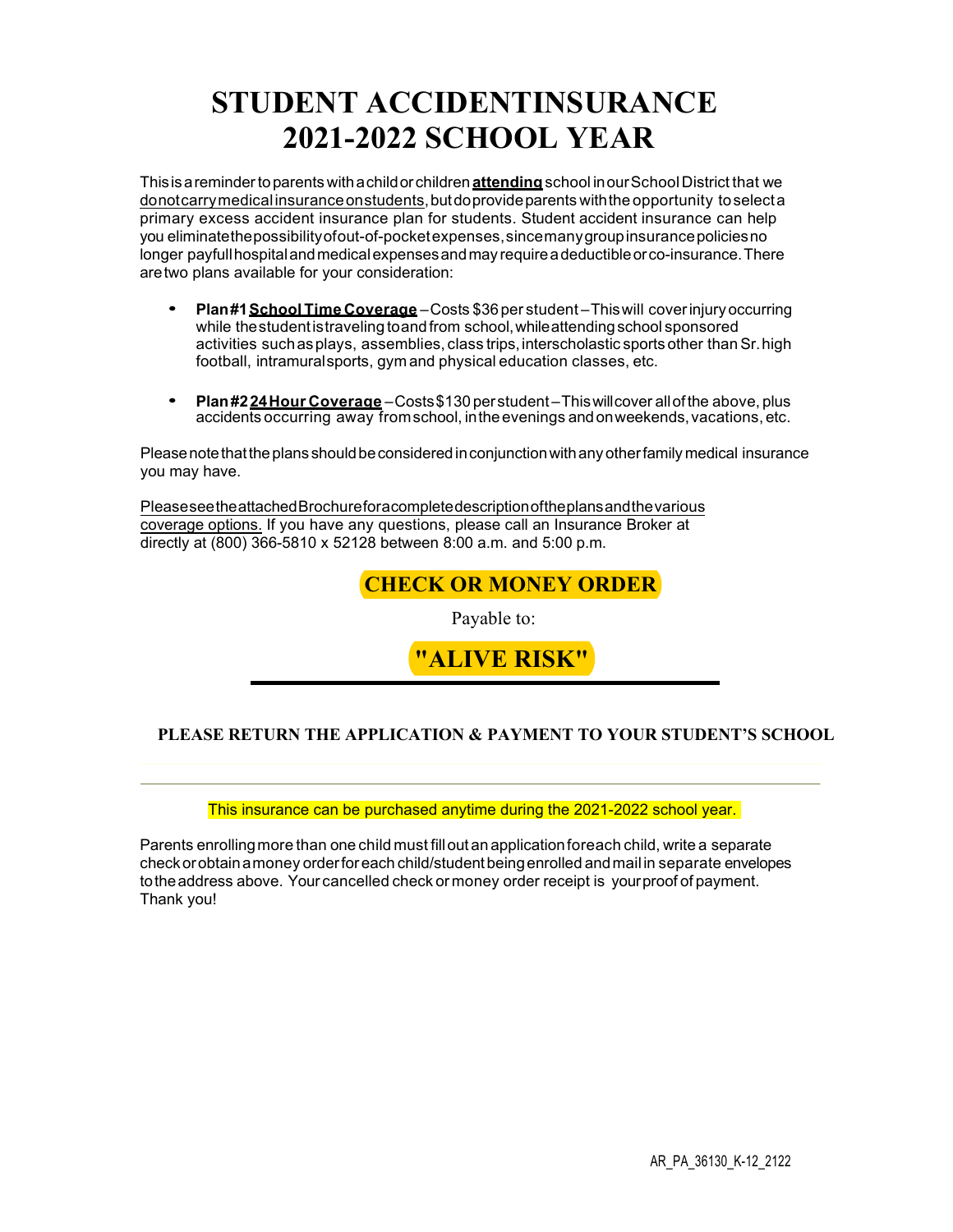# Upto**\$1,000,000 Voluntary** Student Accident Medical **InsuranceProtection**



Administered By: **ALIVE RISK** a Unit of RSG Underwriting Managers

# 2021-2022

Underwritten by:

AXIS INSURANCE COMPANY

#### **IMPORTANT NOTICE**

This Brochure provides a brief description of the important features of the insurance plan. It is not a contract of insurance.Theterms andconditionsofcoverageare set forthin thepolicyissuedin Pennsylvaniaunderformnumber BACC-001-0909-PA. Complete details are found in the policy on file at your school's office. The policy is subject to the laws of thestate in which it was issued. Pleasekeep this information for your reference.

THIS INSURANCE DOES NOT PROVIDE MAJOR MEDICAL OR COMPREHENSIVE MEDICAL COVERAGE AND IS NOT DESIGNED TO REPLACE MAJOR MEDICAL INSURANCE. FURTHER, THIS INSURANCE IS NOT MINIMUM ESSENTIAL BENEFITS AS SET FORTH UNDER THE PATIENT PROTECTION AND AFFORDABLE CARE ACT. IF YOU DON'T HAVE MINIMUM ESSENTIAL COVERAGE, YOU MAY OWE ADDITIONAL PAYMENT WITH YOUR TAXES.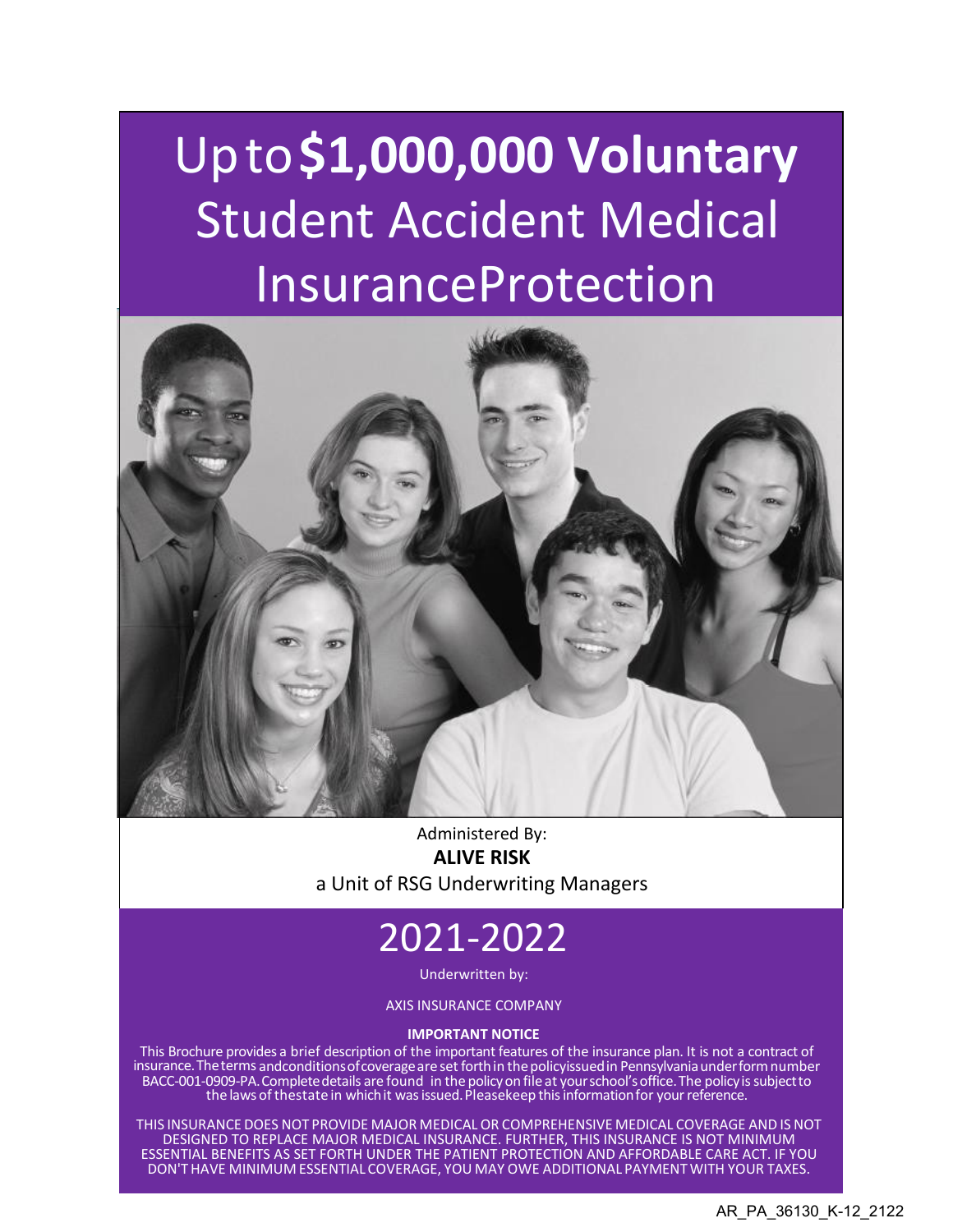#### **BEST BUY 24-HOUR COVERAGE**

Around-the-clock accident coverage for your child at any time. Insurance Protection during vacations, weekends and school days.

24-Hour Coverage is your best buy because it is not limited to school connected accidents but also covers accidental Injury at home or away. ANY COVERED ACTIVITY - ANYTIME - ANYW HERE. Continuous Insurance protection from the effective date to the opening of the next school term.

CoveragebecomeseffectiveonthedatetheApplicationandPremiumarereceivedbytheadministrator.Onceeffective,coverage continues until the first day of school in the following year or until the policy with the school expires, whichever occurs first.

### **SCHOOL TIME ACCIDENT COVERAGE**

Insurancecoverageforthehoursanddayswhenschool is insessionandwhileattendingschoolsponsoredandsupervised activities.

- During school year School supervised activities
- On the school premises Class trips
- Travel to and from school

This coverage is subject to the terms and conditions stated in the polic y.

### **ACCIDENTAL DEATH AND DISMEMBERMENT OR LOSS OF SIGHT**

When Injury results in an Insured's death, the Company will pay a \$5,000 accidental death benefit. W hen Injury results in any one of the following covered losses within 365 days from the date of a covered accident, the Company will pay the benefit shown in the schedule below. Only one benefit, the largest, will be paid for more than one loss (including death) resulting from the same covered accident.

| <b>Covered Loss</b>                                      | <b>Benefit Amount</b>                        |  |  |
|----------------------------------------------------------|----------------------------------------------|--|--|
| Loss of Life                                             | As shown on the Master Insurance Application |  |  |
| Loss of Two or More Handsor Feet                         | \$20,000                                     |  |  |
| Loss of Sight of Both Eyes                               | \$20,000                                     |  |  |
| Loss of One Hand or Foot and Sight in One Eye            | \$20,000                                     |  |  |
| Loss of One Hand or Foot                                 | \$10,000                                     |  |  |
| Loss of Sight in One Eye                                 | \$10,000                                     |  |  |
| Loss of Thumb and Index Finger of the same Hand \$10,000 |                                              |  |  |
| Loss of all Four Fingers of the Same Hand                | \$10,000                                     |  |  |

#### **Exposure and Disappearance Included**

Loss of a Hand or Foot means complete Severance through or above the wrist or ankle joint.

Loss of Sight means the total, permanent Loss of Sight of one eye. The Loss of Sight must be irrecoverable by natural, surgical or artificial means.

Loss of a Thumb and Index Finger of the Same Hand or Loss of Four Fingers of the Same Hand means complete Severance through or above the metacarpophalangeal joints of the same hand (the joints between the fingers and the hand). Severance means complete separation and dismemberment of the part from the body.

# **OPTIONAL \$100,000.00 ACCI-DENTAL BENEFIT**

By adding \$8.50 to your premium payment, dental benefits will be extended to provide payment for the Usual and Customary Expenses incurred withintwo yearsfrom thedate of a covered accident forinjury tosound andnatural teeth, upto a maximum of \$100,000percoveredaccident,providedtreatmentsandservicesbeginwithin90daysfromthedateofthecoveredinjury.The following services are included in this benefit:

- 1. Replacement of caps, crowns, dentures, and orthodontic appliances (including braces) fillings, inlays, crozat appliances, endodontics,oral surgery, examinations and x-ray services required as a result of Injury.
- 2. In no event shall the Company's payment exceed the usual and customary charge normally made by a Dentist for necessary treatment actually rendered during the 104-week period immediately following the date of Injury; if there is more than one way to treat a Dental issue, the Company will pa y benefits for the least expensive procedure provided that this meets acceptable dental standards.
- 3. When a dentist certifies to the Claim Administrator that treatment will continue beyond the two year benefit period, a maximum of \$1,500 will be paid. Treatment must be completed within two years of the expiration of the initial treatment period. This benefit is in effect 24 hours a day, even when purchased with School Time Accident Coverage.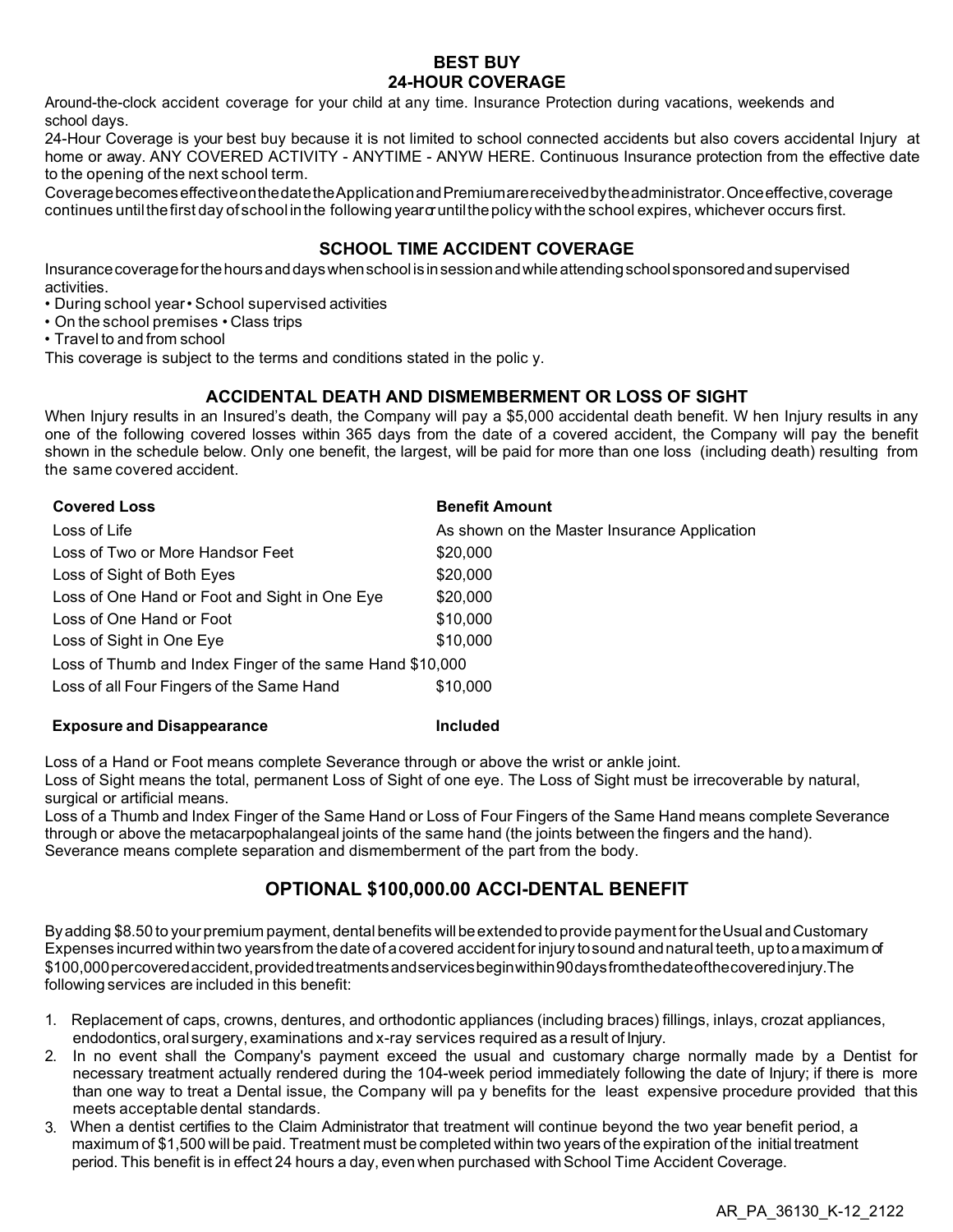# **ACCIDENT INSURANCE PROTECTION PROVIDING A MAXIMUM OF \$1,000,000 ACCIDENT MEDICAL EXPENSE BENEFITS**

ThecompanywillpaytheUsualandCustomaryExpenses incurred for a covered Injury, if the first treatment is received within 90 days after the Injury. The Schedule of Benefits is stated below. Benefits are payable up to a maximumof 52 weeks afterthe date ofthecovered Injury.

#### **MAXIMUM BENEFITS**

#### **Hospital Services:**

Daily Room & Board (Semi-private) . . . Usual & Customary<br>Intensive Care Room & Board................. Usual & Customary (not to exceed 7 days) **Miscellaneous Services:** During Hospital Confinement or when surgery is performed............................... Usual & Customary Emergency Room out-patient: whenHospitalConfinement isnotrequired............\$400.00 maximum **Doctor's Services:** Surgery, including preand post-operative care - Usual & Customary Expenses in accordance with the 1974RevisedCalifornia Relative Value Study, 5th Edition, having a conversion factor of ................................................. \$180.00 unitvalue Anesthesia:(including administration) and assistant surgeon: % of surgicalallowance .................................................... 40% Doctor visits other than for Physiotherapy or similar treatment when no surgery benefit is paid ...................................... Usual &Customary Consultants (when required by attending physician for confirmation or determining a diagnosis, but not for treatment) and second opinion: ................................... Usual &Customary **Laboratory& X-Ray Services:** Other than Dental and including fee for interpretation and/or reading of . . . ......X-Ray - \$650.00 X-ray when not Hospital Confined. . . . .......Lab - \$650.00 **Additional Services:** Physiotherapy or similar treatment: In-Hospital .......... Usual & Customary Maximum 30Visits Outof Hospital ............. \$50pervisitMaximum10visits Registered or Licensed Nurse (in or out of the hospital) .................................Usual & Customary Ambulance to initial treatment facility… Usual & Customary Orthopedic Appliances: In-Hospital ...................................... Usual &Customary Out of Hospital ...................................Usual &Customary Outpatient drugs & medication: Administered in Doctor'sofficeorbyprescription ........Usual & Customary Eyeglasses,contact lensesandhearingaids;replacement of broken eyeglasses and/or frames, contact lenses, hearing aids, resulting from a covered injury Usual & **Customary** 

#### **Dental Services:**

For treatment, repair or replacement of Injurednaturalteeth,includesinitialbraces when required for treatment of a covered Injury, as well as examinations, x-rays, restorative treatment, endodontics, oral surgery, and treatment for gingivitis resulting from trauma ........................... Usual & Customary

#### **PRIMARY EXCESS COVERAGE**

The Company will pay the first \$100 of covered expense for any one claim resulting from any one covered accident without regard to other insurance. Thereafter, benefits will be payable for covered expenses above \$100.00 that are not recoverable from other valid and collectible group insurance. If the Insured is not covered by other insurance, full benefits will be payable as described in the Schedule of Benefits. Benefits are payable for a maximum of 52 weeks from the date of injury.

#### **EXCLUSIONS AND LIMITATIONS**

**Exclusions apply to the Accident Medical Expense Benefit and the Accidental Death and Dismemberment Benefit.** 

#### **Limitation for Motor Vehicle Accidents**

Benefits will be paid for Covered Expenses incurred for treatment ofCovered Injuries thatresult directlyand independently ofall othercauses from a CoveredAccident that occurred whilethe Insured Person was riding in or driving a Motor Vehicle. Benefits will not exceed\$10,000.

**Excluded Expenses** The following will not be considered Medically Necessary Covered Expenses unless coverage is specifically provided:

- 1. expenses payable by any automobile insurance policywithout regard to fault;
- 2. cosmetic surgery, except for reconstructive surgery needed as the result of a Covered Injury;
- 3. examinationorprescriptionsfor,orpurchase,repairor replacementof, eyeglasses, contact lenses; and
- 4. services or treatment provided by persons who do not normally charge for their services, unless there is a legal obligation to pay.
- 5. treatment ofinjuries thatresultover a periodoftime (such as blisters, tennis elbow, etc.), and that are a normal, foreseeable resultofparticipationinthe CoveredActivity (doesnot apply toVoluntaryCoverage)(does notapply if Expanded Sports Medical Coverage is Selected on the Master Application);or
- 6. treatment of an injury resulting from or contributed to by frostbite, fainting or seizures, or heatstroke or heat exhaustion (does not apply to Voluntary Coverage) (does notapplyifExpandedSports MedicalCoverageisSelected onthe Master Application).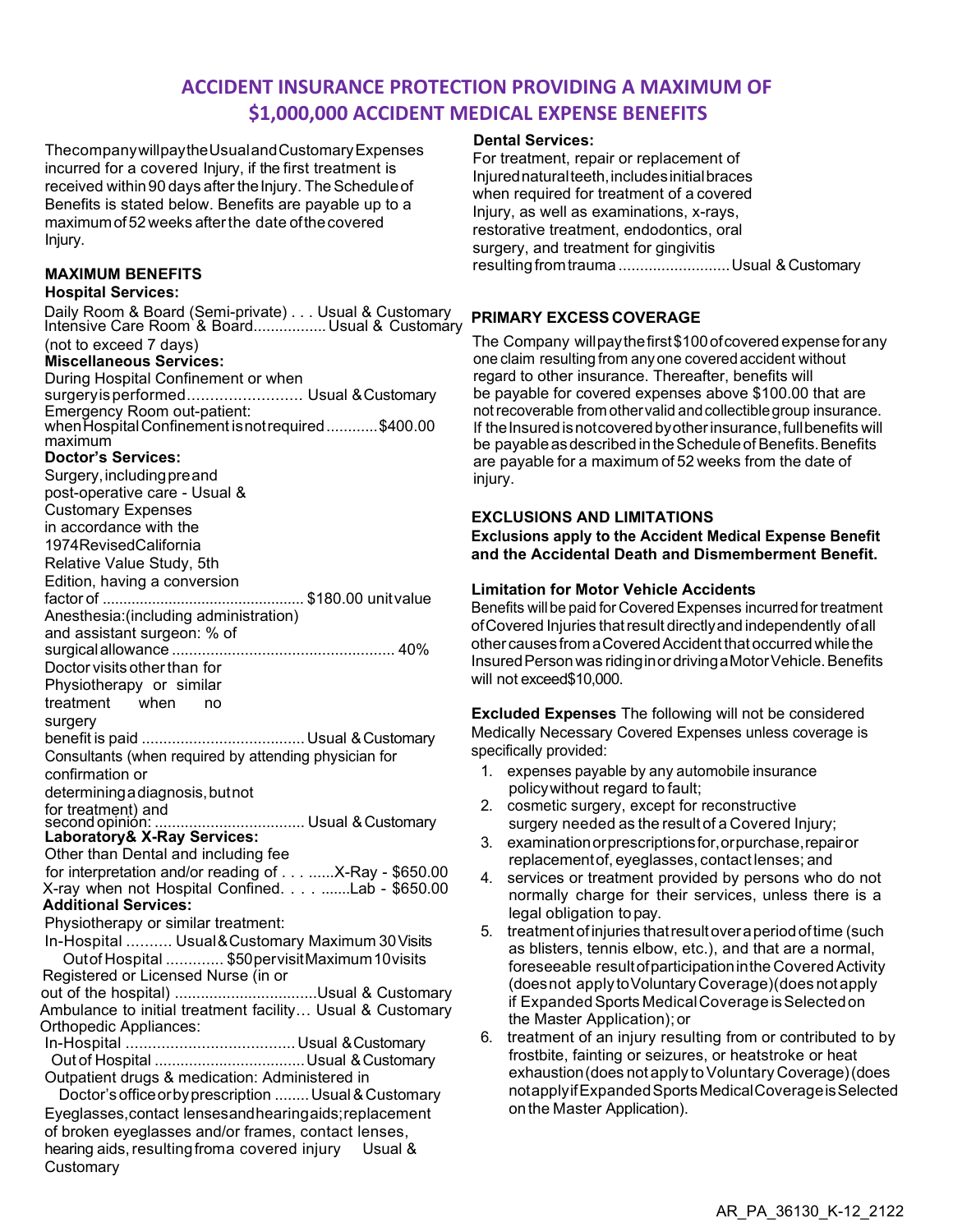#### **COMMON EXCLUSIONS:**

- 1. intentionally self-inflicted injury, suicide, orany attempt while sane or insane;
- 2. commission or attemptto commit a felonyoran assault;
- 3. commissionoforactiveparticipationin a riotor insurrection;
- 4. declaredorundeclaredwaroractofwarorany act of declared or undeclared war unless specifically provided by this Policy;
- 5. flight in, boarding or alighting from an Aircraft, except as a passenger on a regularly scheduled commercial airline;
- 6. parachuting;
- 7. travelinoronanyoff-roadmotorizedvehiclethatdoes not require licensing as a motor vehicle;
- 8. sickness,disease,bodilyormental infirmity, bacterial or viral infection or medical or surgical treatment thereof, (including exposure, whether or not Accidental, to viral, bacterial or chemical agents) whether the loss results directly or indirectly from the treatment except for any bacterial infection resulting romanAccidental externalcutorwoundorAccidental ingestionof contaminated food;
- 9. a cardiovascular, event or stroke resulting, directly and independently of all other causes, from exertion, as verified by a Physician, while the Insured Person participates in a Covered Activity(does notapplyto Voluntary Coverage) (does not apply if Expanded Sports Medical Coverage is Selected on the Master Application);
- 10. voluntary ingestion of any narcotic, drug, poison, gas or fumes, unlessprescribedortaken under the direction of a Physician and taken in accordance with the prescribed dosage;
- 11. injuries compensable under Workers' Compensation law or any similar law;
- 12. the Insured Person's intoxication. The Insured Person is conclusively deemed to beintoxicatedifthelevelin His blood exceeds the amount at which a person is presumed, under the law of the locale in which the accidentoccurred, tobe under the influence of alcoholif operating a motor vehicle, regardless of whether He is in fact operating a motor vehicle,when the injury occurs. Anautopsy report from a licensedmedical examiner, law enforcement officer's report, or similar items will be considered proof of the Insured Person's intoxication;
- 13. practice or play in Senior High Interscholastic Football and/or Senior High Interscholastic Sports, including travelling to and from games and practice, unless specifically provided for in the Master Insurance Application;
- 14. participation in any sports activity not specifically authorized, sponsored and supervised by the Policyholder, whether or not it takes place on the Policyholder's premises orduring normal School hours, including snowboarding skiingand ice hockey;
- 15. treatment rendered by any person who is:
	- a. employed orretained by the Policyholder;
	- b. livingin the Insured Person's household;
	- c. an Immediate Family Member, including domestic partner, of either the Insured Person or the Insured Person's Spouse;or
	- d. the Insured Person.

**LIMITATIONS**: Any Injury occurring, and expenses incurred therefrom, as a result of a covered accident which occurs while an Insured is engaged in an activit y which is covered under the School's Compulsory Plan, willnot be covered under a Voluntary Plan.

WhenExcess Insurance is provided and another Plan Providing Medical Expense Benefits toan Insured is an HMO, PPO, or sim ilar arrangement for provision of benefits or services and the covered accident occurs within the geographic area of theHMO, PPO,or similar arrangement for provision of benefits or services and the Insured does not use the facilities of the HMO, PPO, or sim ilar arrangement for provision of benefits or services, the medical benefits otherwise payable under the policy shall be reduced by 50%. This limitation shall not apply to emergency treatment required within24 hours after an accident or when the coveredaccident occurs outside the geographic areaservedby the HMO, PPO, or similar arrangement of benefits or services.

This insurance does not apply to the extent that trade or economic sandions or regulations prohibit Us from providing insurance, including, but not limited to, the payment of claims.

**NOTE: It is not the intent of the Company to unfairly reduce benefit for any Insured if the Insured is outside the Network Area of the HMO, PPO,or similar arrangement for benefits orservices and no benefits are available. The reduction of benefits is only forthose Insuredswho can use theirHMO, PPO, or similar arrangement for benefits or services and have not done so.**

#### **Disclosure**

US insurance coverage is underwritten by AXIS Insurance Company. Coverage is subject to exclusions and limitations and may not be available in all US states and jurisdictions. Product availability and plan designfeatures, including eligibility requirements, descriptions of benefits, exclusions orlimitations may vary depending on localcountry or USstate laws. Full terms and conditions of coverage, including effective dates of coverage, benefits, limitations, and exclusions, are set forth in the policy.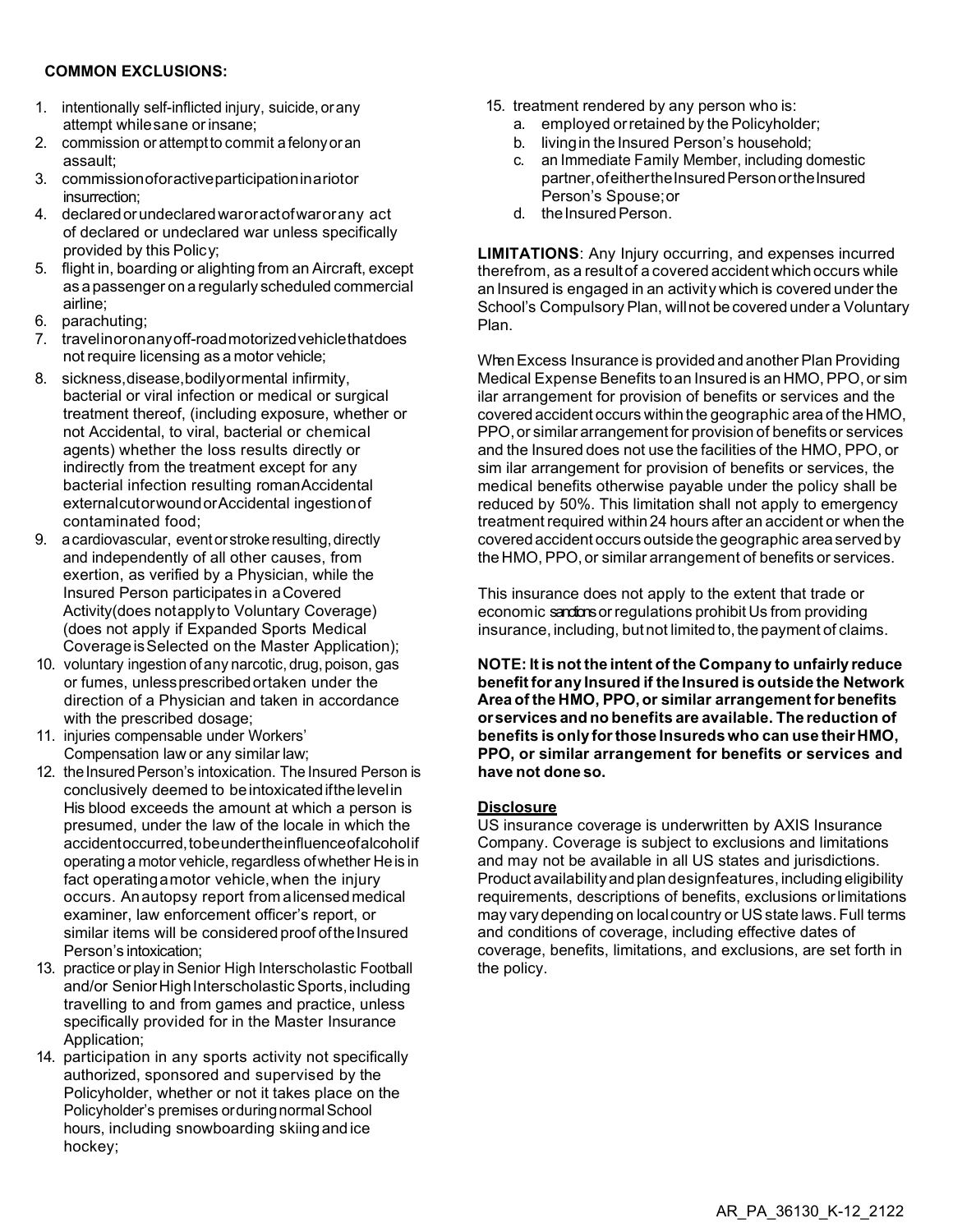#### **To File A Claim:**

- 1. To download a claim form, go to: [www.aliverisk.com](https://aliverisk.com/wp-content/uploads/2021/06/AXIS-2019-Claimform.pdf)
- 2. Fill out all necessary information
- 3. Be sure to sign and date the bottom
- 4. Enclose itemized bills, paid receipts and/or other insurance explanation of benefits.
- 5. Send claim forms, itemized bills and receipts to:

#### **90 Degree Benefits PO Box 6540 Harrisburg, Pa 17112 Ph: 1-800-427-9308 Fax: (717) 652-8328 Email: [Student.Insurance@90degreebenefits.com](mailto:Student.Insurance@90degreebenefits.com)**

**Proof of Loss is required within 90 days from the date of the Accident. You have ONE year from the time Proof of Loss would have been required to file a claim. Claims submitted past this period will not be considered for payment under the polic y.**

### **ENROLLMENT FORM CHECKLIST**

#### **Did You:**

- ❒ Filloutallofthe appropriate informationonthe enrollment form(MAKESURESCHOOLDISTRICT ISCLEARLY LISTED)
- ❒ Check the appropriate box(s) for the coverage you have selected.
- ❒ Enclose a CHECKorMONEYORDERforthetotalPremium(yourcancelledcheckormoneyorderstubwillserveas proof of payment) along with the completed enrollment form in anenvelope.

#### **For questions, inquiries, and information contact:**

Alive Risk a unit of RSG Underwriting Managers (800) 366-5810 x 52128